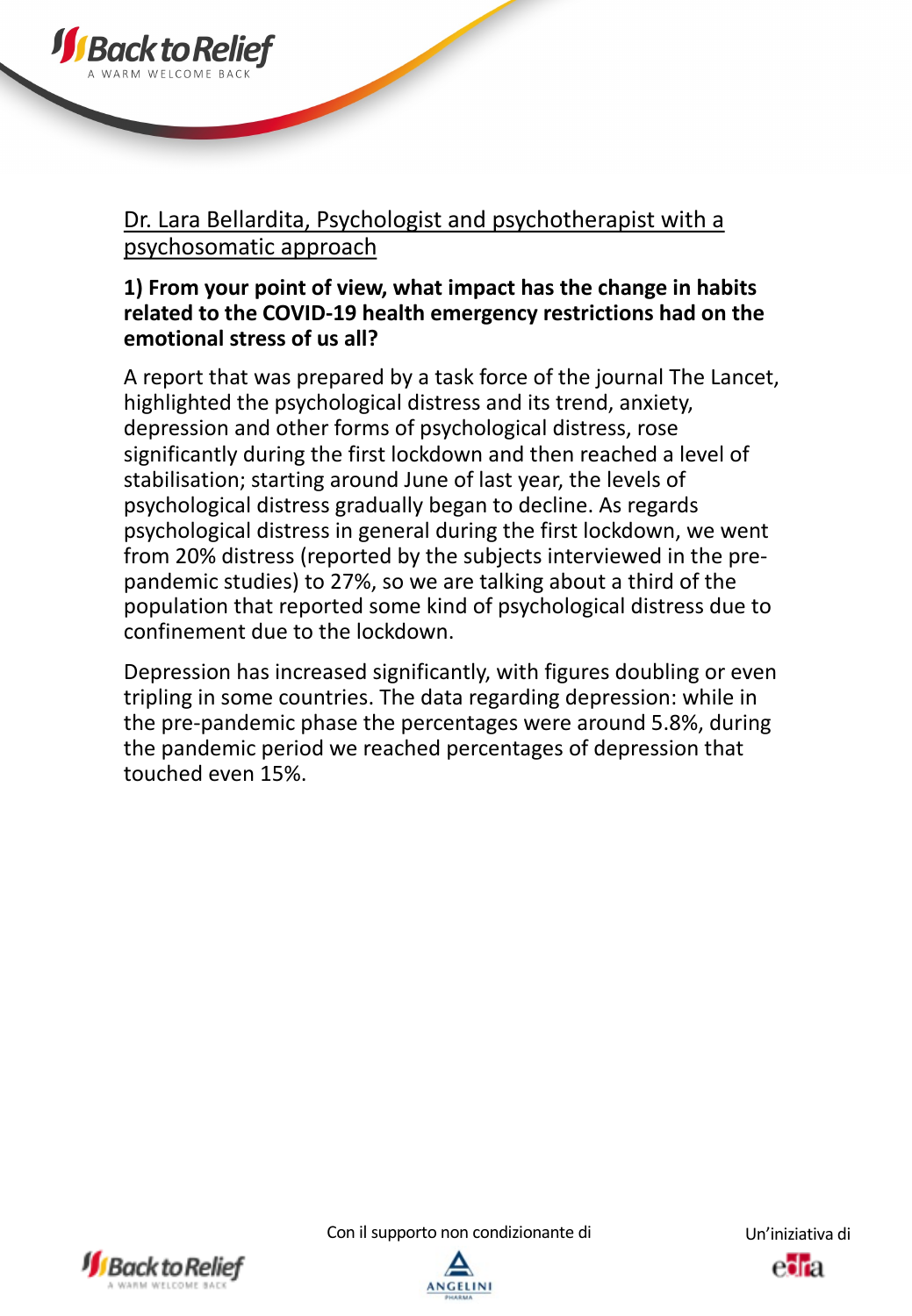

About 22% of respondents reported increased pain or significant episodes of pain primarily in the spine and lower limbs. There was also a higher incidence of these disorders especially in women and people with overweight problems and also in people over the age of 65. Clearly, the restrictions during the lockdown phases with respect to being able to move less and not being able to maintain those good psycho-physical maintenance practices also had an impact on musculoskeletal pain.

### **2) Are there individuals who have experienced the change in routine more than others from a psychological standpoint?**

The various studies have highlighted that women and young adults were the ones who experienced increased psychological distress, an increased condition of anxiety and depression; combining these two variables, therefore gender and age, it also emerged that the risk of suicide increased especially in young women. Although the data show that psychological distress as a whole has returned to prepandemic levels, it will be necessary to continue to monitor people who for different reasons have been identified as more vulnerable.



**J** Back to R

Con il supporto non condizionante di Un'iniziativa di

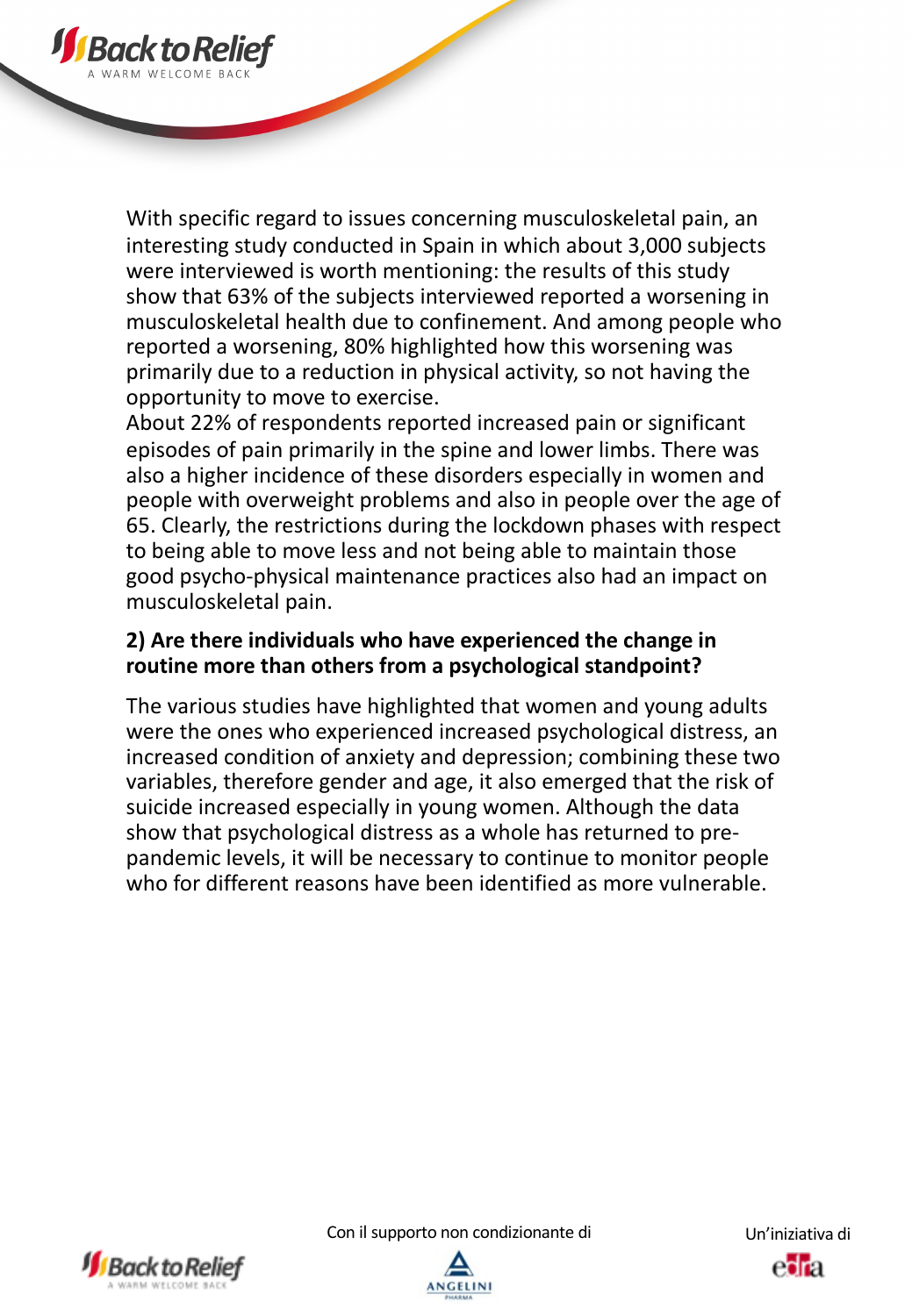

**3) A situation of psychological distress and high stress can have repercussions at physical level, for example with problems in the back and cervical area. Conversely, when the body suffers and feels pain, the mind therefore is also affected.** 

### **How can this correlation/connection between mind and body be explained?**

We can say that the body speaks and does not lie. In the sense that the body is often a tool to communicate to oneself and others emotional or affective distress, a condition of psychological malaise. It is what we call somatisation, which is to convey through a bodily message something that we cannot fully process on an emotional/psychological level. What happens is that the psychophysiological reaction induced by emotional activation may perhaps in the short term generate headaches or a feeling of tightness in the stomach. Typically, these manifestations are transient and resolve spontaneously within a few hours. Let us take an example: fear. When there is the perception of a danger in our body, it activates a psycho-physiological reaction that prepares the body to protect itself against that danger with what is called a reaction of attack or escape, so I either fight to ensure my survival, or I escape and the body's preparation to be able to attack or escape involves a greater supply of blood to the lower limbs and arms.

There is also an increase in heart rate and respiratory rate and the production of a whole series of biochemicals that allow the body to respond to danger. When the danger disappears or our perception of danger goes away, the body returns to a level of equilibrium.



Con il supporto non condizionante di Un'iniziativa di

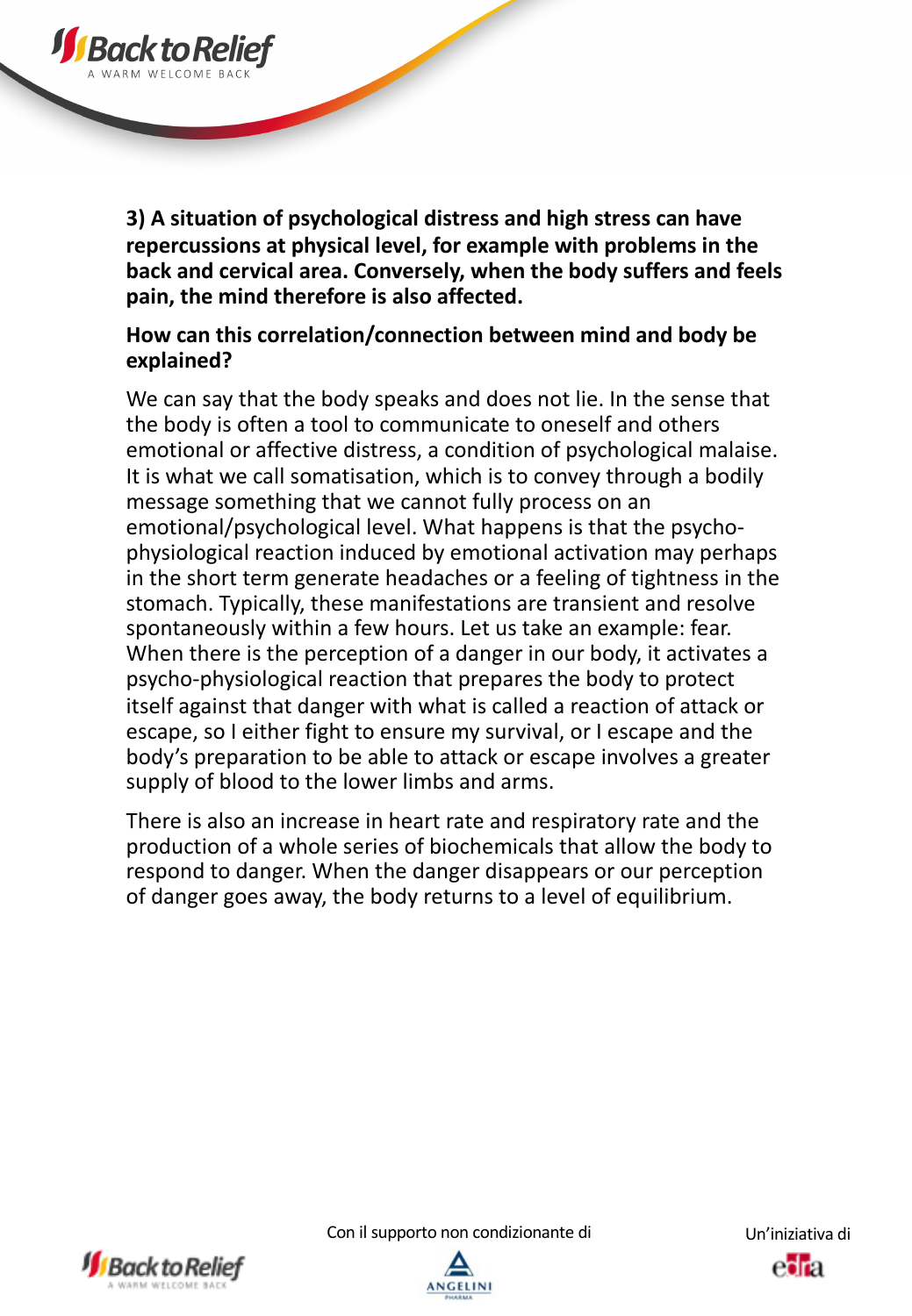

When we talk about pain, we obviously take into consideration the somatic manifestation, but also all the aspects that concern the psychological impact, relationships, social life, the way in which, for example, a family responds to the needs of an individual suffering from chronic pain.

## **4) Pain is certainly one of the symptoms related to disorders of the musculoskeletal system.**

## **What impact does pain have on:**

# • **Mood**

**JSBacktoR** 

There are studies that highlight the association between depressive states (i.e., mood changes) and chronic pain and there seems to be a two-way communication mechanism between depression and chronic pain. There is a shared psychophysiological substrate between these two conditions, so that in 60% of cases those who suffer from chronic pain also report a depressive condition or mood changes. Therefore, it is critical that this association with mood be considered in the treatment of chronic pain.



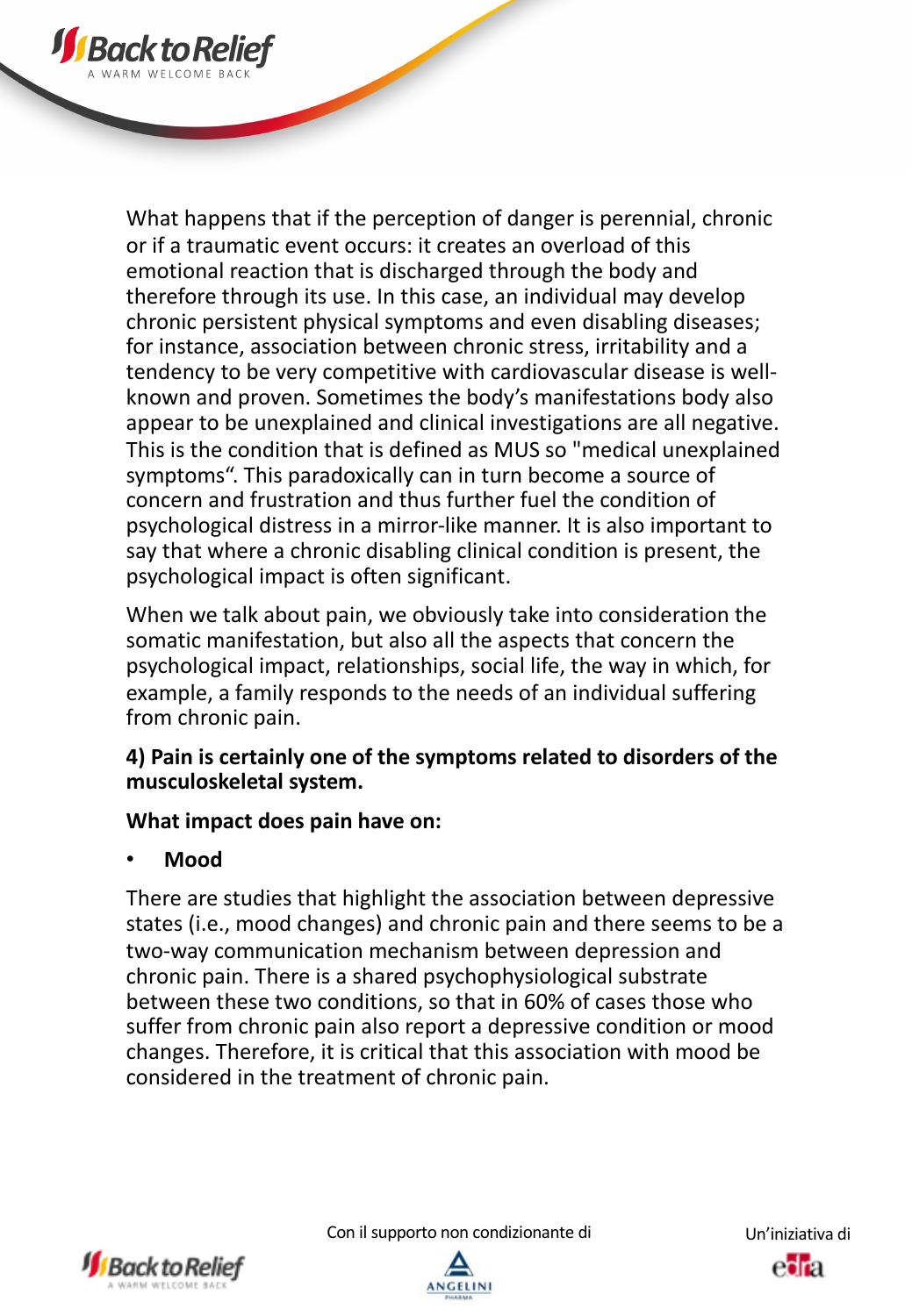## • **Quality of sleep:**

Those who suffer from chronic pain lose on average about 40 minutes of sleep per night, a condition that is potentially extremely disabling. Worse quality and quantity of sleep increases the pain perceived throughout the day, and in turn, increased pain perception impacts falling asleep and sleep quality throughout the night.

### • **Family relations**

Chronic pain is always a family affair. On one hand, this may relieve the chronic pain sufferer from some tasks, but on the other hand, it may also be counterproductive because this may lead the chronic pain patient to feel even less effective and more vulnerable, thus impacting his or her self-esteem and sense of self-efficacy. Therefore, it is important to communicate openly within the family about how to manage daily life, agreeing on which activities the chronic pain patient can continue to contribute to and which ones he or she should avoid because they may represent an overload.

### • **Social life**

People suffering from chronic pain tend to organise their daily lives around pain and therefore decide what to do or not to do based not only on the pain they perceive but also on the predictions they will make about the pain they might feel at a certain time of day. This clearly impacts social relationships and very often there is a tendency to self-isolate. Those who were already in a condition of self-isolation saw a further worsening of this condition during the lockdown. The aspect of isolation must absolutely be taken into account because today we know that one of the main sources of psychological well-being are precisely relationships with other people.



Con il supporto non condizionante di Un'iniziativa di

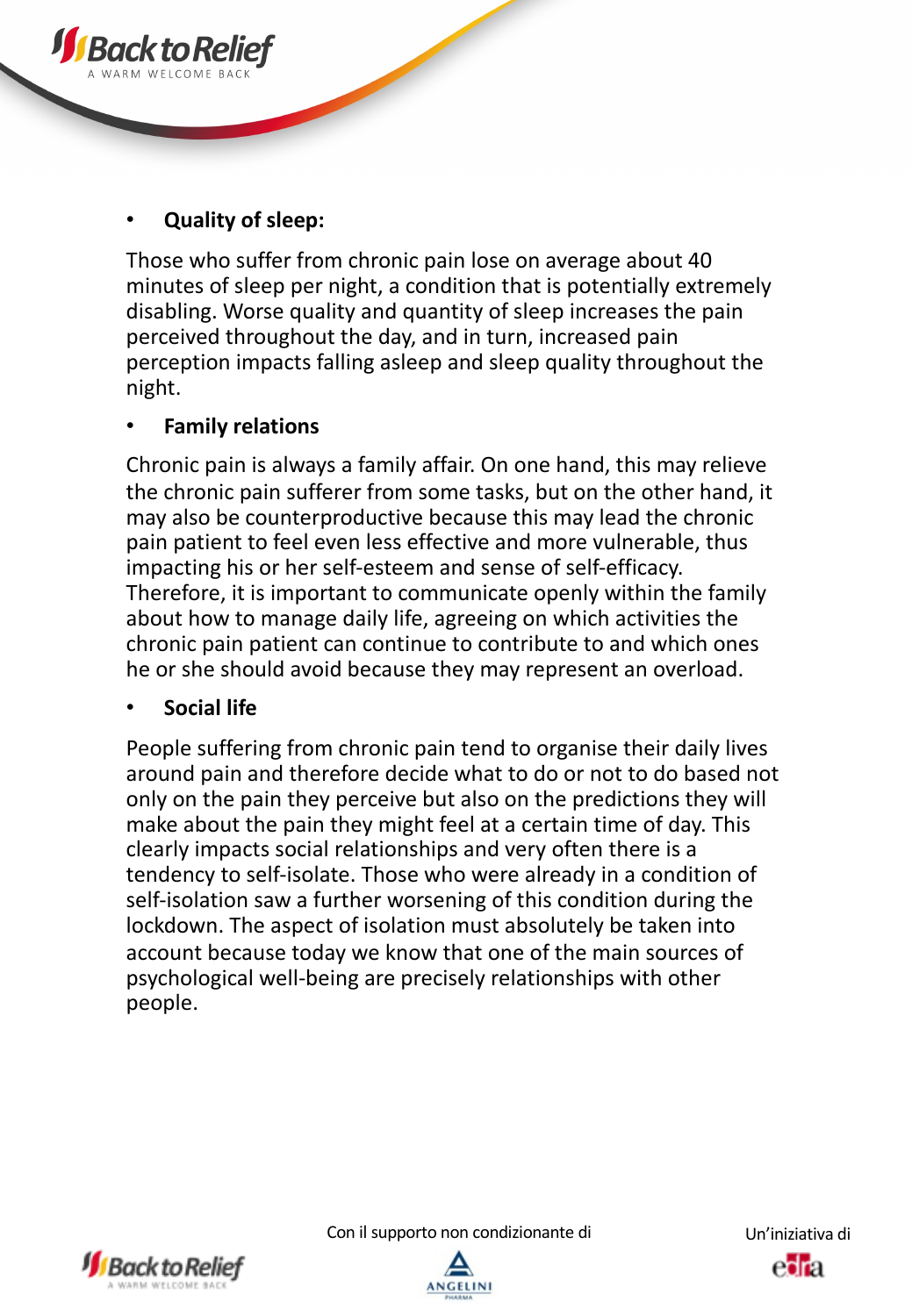

Research conducted in the United States and in the United Kingdom show that those who suffer from chronic pain lose productivity, not only as a result of absences from work but also in terms of those who, despite suffering from chronic pain, go to work even on days when they are particularly suffering. In this sense, great attention is also needed from organisations and companies with respect to the phenomenon of chronic pain and how it can impact on performance and therefore to put in place a whole series of actions to prevent and protect against musculoskeletal pain.

For example, we know it very well. We have talked a lot about how during the lockdown the many hours spent in front of computers for work or teaching have led people to stay for a long time for most of the day in postures that are not correct, also because at home people do not have those chairs that are instead available in the workplace and so this has created an increase in the number of cases of musculoskeletal pain or a worsening of the situation in those who already suffered from this type of disease.

### **5) How is it possible to manage, from an emotional and psychological point of view, pain considering that often it can even limit our daily life?**

Pain management must necessarily be multidisciplinary, and pain must be approached in biopsychosocial terms, therefore taking into account the organic and physiological aspects as well as the psychological and social aspects.

From a psychological point of view: first of all, we can talk about relaxation techniques or meditative techniques (we can define them as routine maintenance practices) and if, when tried, they do not completely solve the problem it is important to contact a professional.



Con il supporto non condizionante di Un'iniziativa di





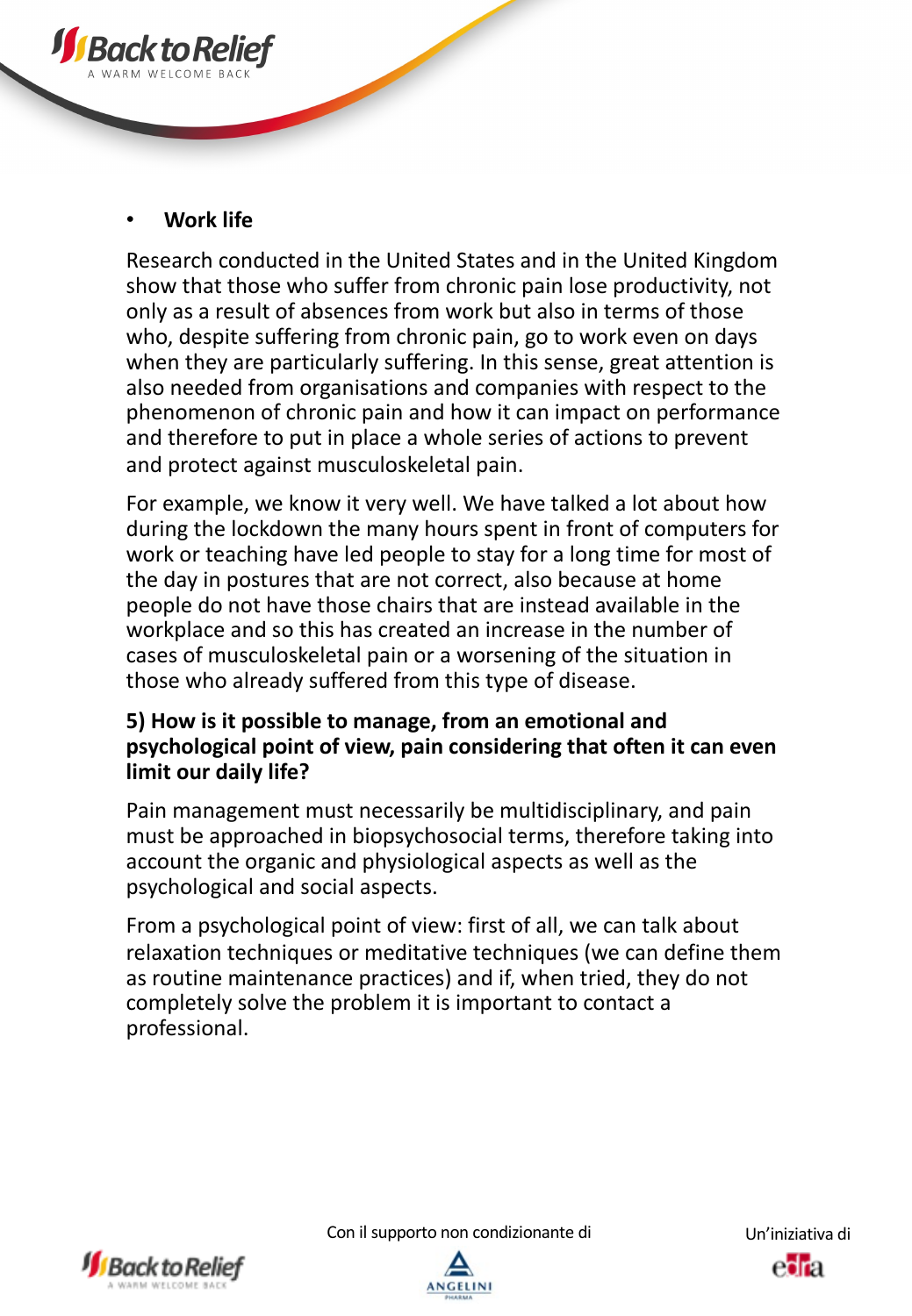

There are many scientific publications for example that highlight the excellent results of clinical hypnosis in the management of chronic pain precisely because clinical hypnosis procedures in some way interrupt the connection that exists in the circuits of location and therefore in the circuits that concern pain perception.

Lifestyle is very important for pain management, so let us talk about diet. Being overweight is one of those variables that worsen conditions in cases of musculoskeletal pain. Let us definitely talk about exercise: the former director of the Center for Disease Control (the most important institution when it comes to health in the United States) a few years ago defined exercise as a "real drug".

### **6) What are the main tips you can give to prevent and combat stress also to avoid the onset of problems and disorders at a physical level?,**

The first thing is to learn to recognise your emotions, master the basics of emotions.

In reality, emotions are not negative or positive, they can be pleasant or unpleasant, but they always have a value in terms of survival, that is, they always give us messages that can contribute to our health, so it is important to learn to recognise emotions, to give them a name, and this then allows to put in place behaviours that can help to lower or rather to restore a balance in what is the state of psychophysiological activation and therefore in all those psychophysical reactions that are related to different emotions.

Research has now shown that 30 to 40 minutes of walking at a brisk pace is enough to have a significant impact on one's health.

The other series of maintenance practices involves diet; not only do emotions influence what we eat, but the way we eat also influences our emotional state.



Con il supporto non condizionante di Un'iniziativa di



esta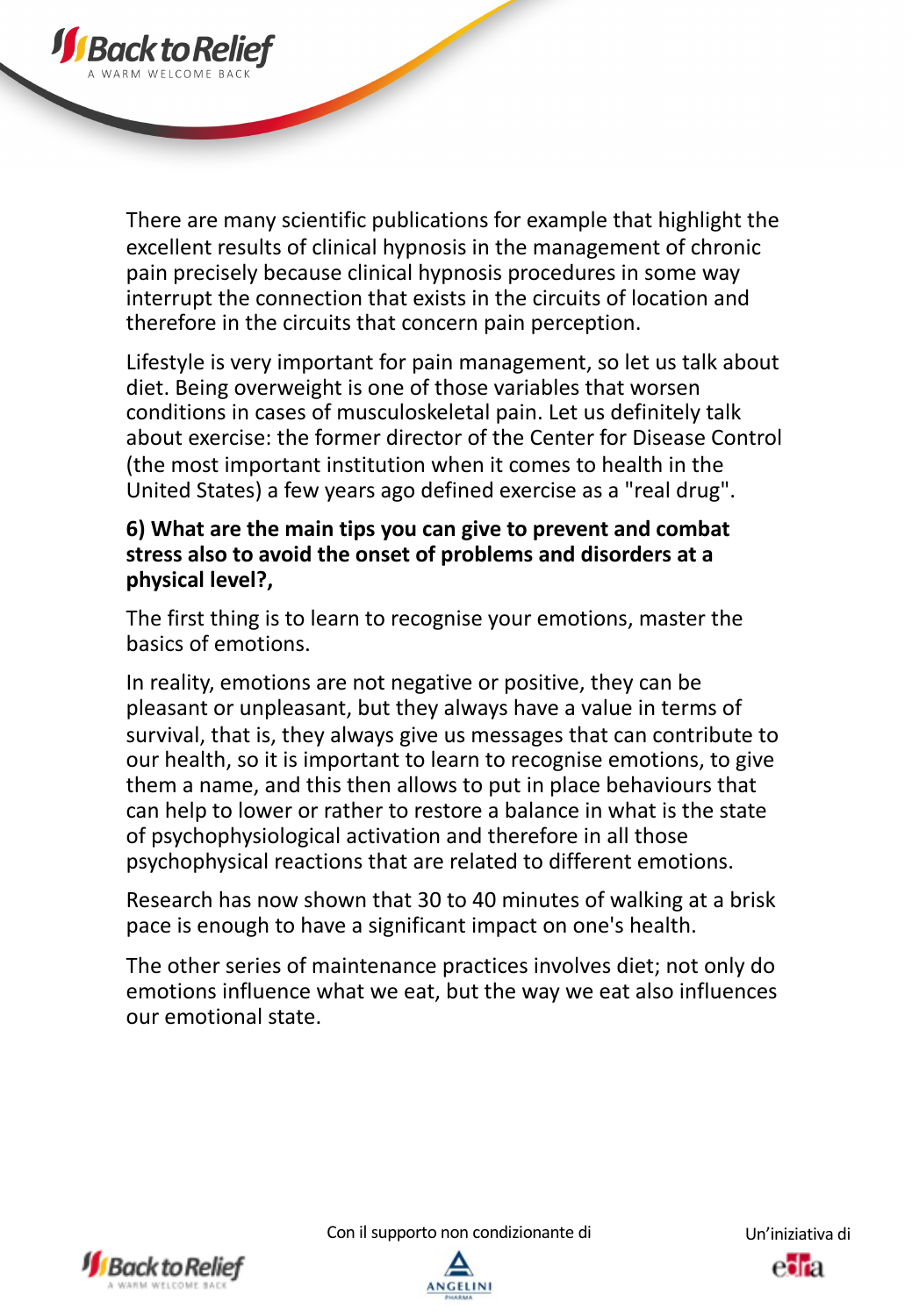

The connection between the gut and brain has been studied extensively and continues to be so; there are already some very interesting results and what we know today is that a healthy diet contributes to psychological well-being so much so that, especially in the United States, diet is now included among the cornerstones for the treatment of pathologies in the field of mental health. Finally, a final group of maintenance practices involves meditation; not just actual meditation, but there are other practices that contribute significantly to psychological well-being.

One of the most investigated ones that has also been shown to have its own impact at a psychological level is the practice of gratitude. It consists in keeping a gratitude diary, that is, writing down for two or three weeks every evening three things for which we are grateful, that is, three things that during the day we can recognise as a gift that we have received from others, from nature, from the environment, from ourselves.

Another practice that we can include in this meditative group is immersion in nature.

To combat stress it is also important to refer to a specialist. It is perhaps time to say that there does not have to be an overt condition of mental pathology to resort to psychological support.

So, in the event that maintenance practices are not enough to lower the level of stress and thus contribute sufficiently to psychological well-being, it may be important and useful to contact a psychologist, a psychotherapist who will direct towards the most appropriate path for a given person at a given moment of his or her life.



Con il supporto non condizionante di Un'iniziativa di